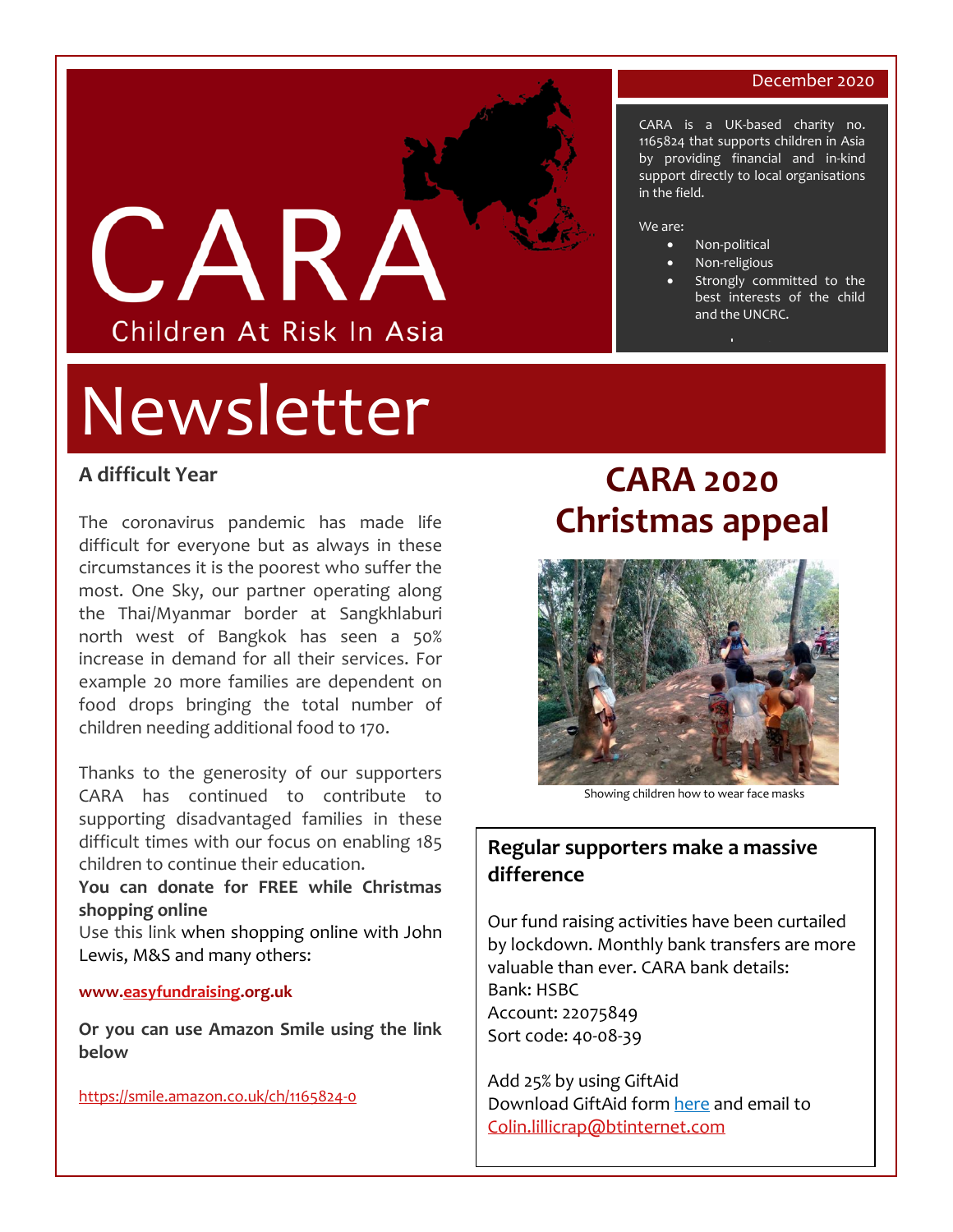# **A big increase in children supported by CARA**

The Thai school year runs from May to March. At the end of March 2020 One Sky was providing monthly bursaries to 144 students. The start of the current school year was delayed until July due to the coronavirus at which point One Sky committed to providing bursaries for 185 students. This presents a massive challenge to CARA and other organisations supporting this campaign. CARA successfully applied to three UK trusts who between them donated £9,500. The Pan Asian Women's Association support education regularly but we will also need your support throughout the coming year.

### **The Good News**

The benefits of the education support programme are now becoming apparent with many more children continuing their high school education to the extent that the number of children at the Sangkhlaburi high school has now passed the 1500 threshold for additional funding from the government. Each year we are seeing children from poor families graduate from high school with many going on to university or other training. One Sky took 25 students to the New Life Centre in Chiang Mai for interviews. Eleven of them were awarded university scholarships, five of them are students your donations have supported. When qualified they will be capable of making a big difference in their local communities consistent with CARA's policy of making sustainable change through education.



# **Where your donations**

# **went in 2019/20**

- **50 children received school uniforms**
- **144 children received between £10 and £20 per month for the 10 month school year to pay for transport and school lunches**
- **36 high school children supported with one off costs**
- **Funds for staff salaries**
- **Medical and food support for the poorest families** Thank you!

# The year ahead 2020/21

Due to the extra demand on its services One Sky will enter 2021 with very low funds. CARA will need to raise further funds to continue supporting all the children on the programme. If they are forced to drop out of school to support their families they will not return to school, blighting their prospects for the rest of their lives.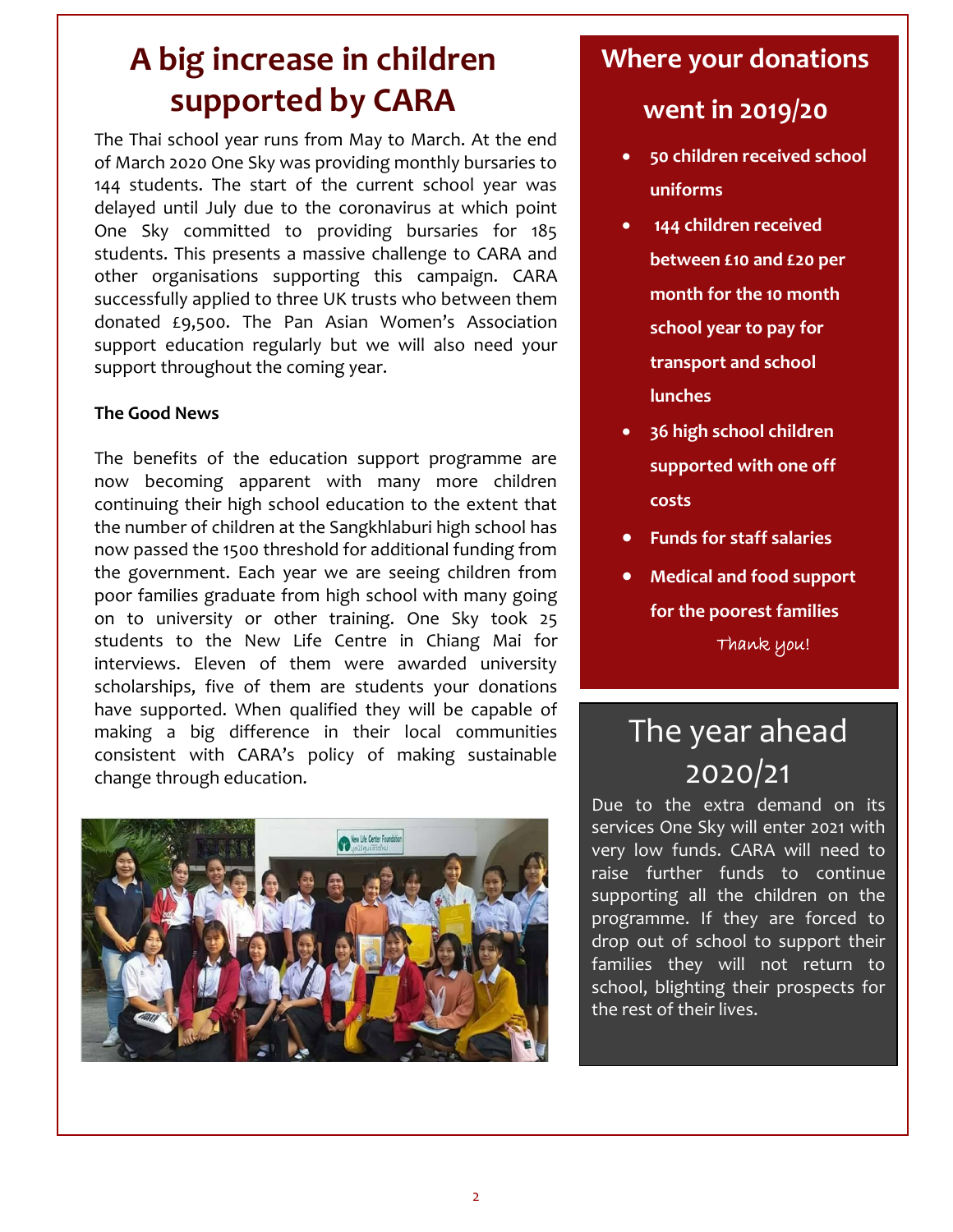# **One Sky takes a key role in Alternative Care Thailand (ACT) [www.alternativecarethailand.com](http://www.alternativecarethailand.com/)**



Alternative Care Thailand (ACT) is a group of eleven like-minded NGOs and consultants committed to seeing all children in Thailand growing up in safe and nurturing families. ACT is a subgroup of the Convention on the Rights of the Child Coalition Thailand (CRCCT) which was formed in 2015.

Currently there are many hundreds of unregulated children's homes in Thailand. They take children from poor families on the promise they will give them a better education in the children's home but there is no oversight of what happens to these children once they are isolated from their families. CARA is committed to One Sky's objective to reform the care system in Thailand to keep families together whenever possible by providing the support they need. One Sky has been influential in bringing together the coalition of NGOs and consultants and has taken an active part in developing a three year plan that will catalyse the reform process.

One Sky has been funded by UNICEF to interview a 1000 children living in institutional care to understand why they are there in such great numbers. This evidence is expected to lead to a pilot gatekeeping project whereby children's homes will not be able to take in children without permission. This will ensure all efforts are made to keep a child with their own family, leaving a children's home as the last resort. An important part of this strategy must be to enable poor families to have their children educated in the free government schools thus avoiding the need to put them in a home.

Your donations to CARA over the past several years have made it possible for One Sky to demonstrate that it is possible to support families to care for their own children. This model is now at the centre of the system change for the whole of Thailand. Your investment is making a sustainable impact on the lives of children all over Thailand.